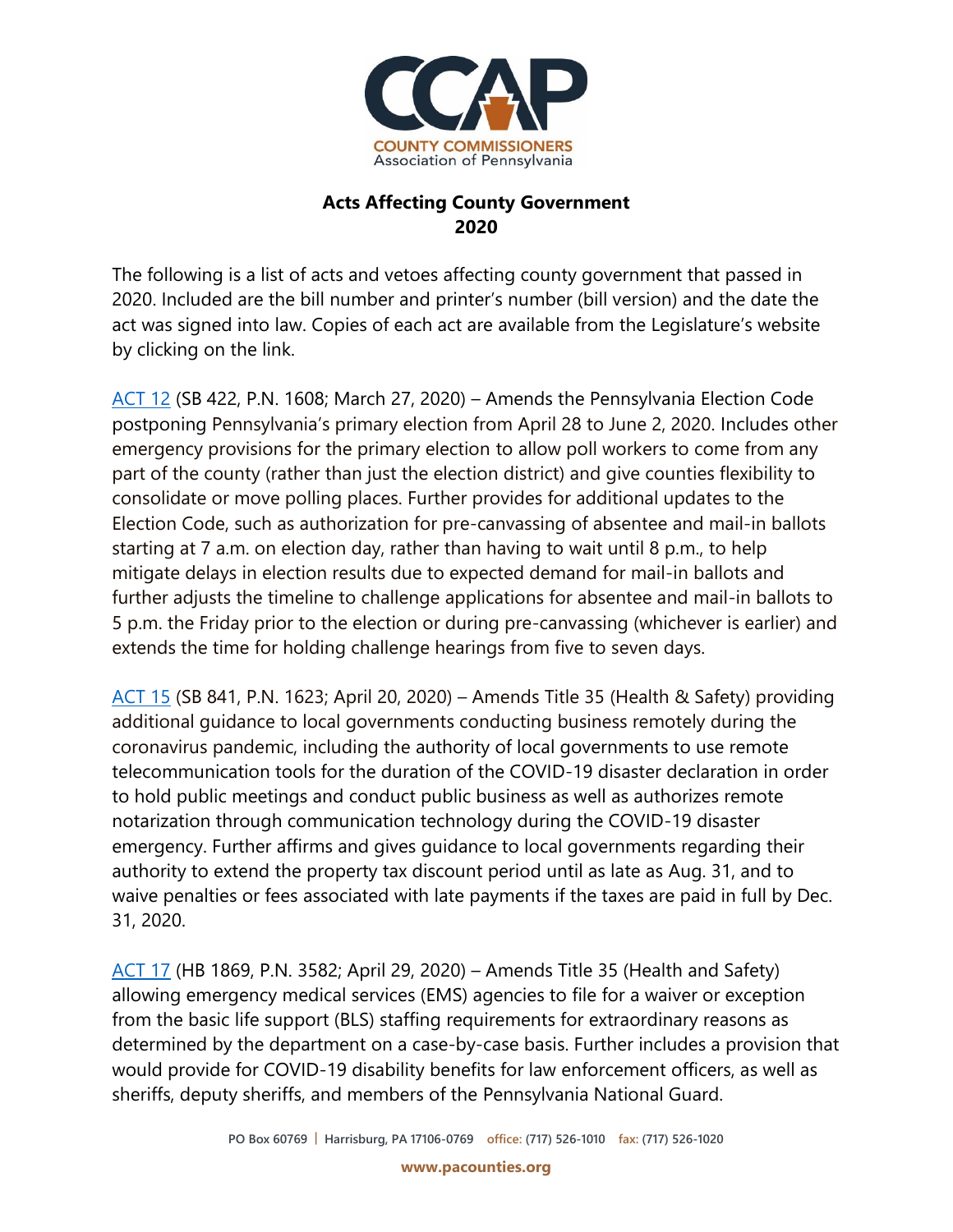[ACT 18](https://www.legis.state.pa.us/cfdocs/billInfo/billInfo.cfm?sYear=2019&sInd=0&body=H&type=B&bn=0360) (HB 360, P.N. 3660; May 8, 2020) – Amends Title 23 (Domestic Relations) extending the deadline for those whose child abuse history clearance recertifications required under the Child Protective Services Law and Pennsylvania School Code would expire during the COVID-19 disaster emergency until Dec. 31, 2020 to renew their clearances.

[ACT 24](https://www.legis.state.pa.us/cfdocs/billInfo/billInfo.cfm?sYear=2019&sInd=0&body=H&type=B&bn=2510) (HB 2510, P.N. 3866; May 29, 2020) – Amends the Fiscal Code defining the use of County Block Grant funds distributed from the federal CARES Act to be divided amongst the counties based on population with a \$1 million minimum amount per county. Further requires any CARES funds unexpended by Dec. 1, 2020, to be redistributed through the County Block Grant program, and sets aside the remaining \$1.3 billion of federal CARES Act funding into a restricted revenue account to be used at a later date to address additional virus-related costs.

[ACT 35](https://www.legis.state.pa.us/cfdocs/billInfo/billInfo.cfm?sYear=2019&sInd=0&body=H&type=B&bn=2502) (HB 2502, P.N. 3774; June 17, 2020) – Amends the Administrative Code requiring the Department of State to work with counties to issue a report on the 2020 primary election administration, including mail-in and absentee ballot data.

[ACT 37](https://www.legis.state.pa.us/cfdocs/billInfo/billInfo.cfm?sYear=2019&sInd=0&body=H&type=B&bn=2418) (HB 2418, P.N. 4015; June 30, 2020) – Amends the Administrative Code to requiring the Treasury Department to identify and review outstanding debt obligations and submit a report to the General Assembly. Further provides for the reauthorization of the State Geospatial Coordinating Board until 2024.

[ACT 46](https://www.legis.state.pa.us/cfdocs/billInfo/billInfo.cfm?sYear=2019&sInd=0&body=H&type=B&bn=1564) (HB 1564, P.N. 3901; July 1, 2020) – Amends the Title 53 (Municipalities) providing optional guidelines for assessing value of a mobile or manufactured home. Further extends the deadline for county boards of assessment appeals training an additional six months after the state's emergency declaration is lifted. Also includes an extension for notices and appeals in Delaware County's court-ordered countywide assessment.

[ACT 69](https://www.legis.state.pa.us/cfdocs/billInfo/billInfo.cfm?sYear=2019&sInd=0&body=H&type=B&bn=1459) (HB 1459, P.N. 4149; July 23, 2020) – Amends Title 35 (Health and Safety) creating statewide mental health resources for emergency responders, including county 911 dispatchers.

[ACT 78](https://www.legis.state.pa.us/cfdocs/billInfo/billInfo.cfm?sYear=2019&sInd=0&body=S&type=B&bn=0902) (SB 902, P.N. 1315; September 28, 2020) – Amends the County Code providing for vacancies for district attorneys in fourth through eighth class counties, clarifying the judges of the court of common pleas shall appoint the first assistant district attorney. Further includes if the first assistant district attorney does not satisfy the requirements of the vacancy, the judge is to appoint someone who satisfies the requirements.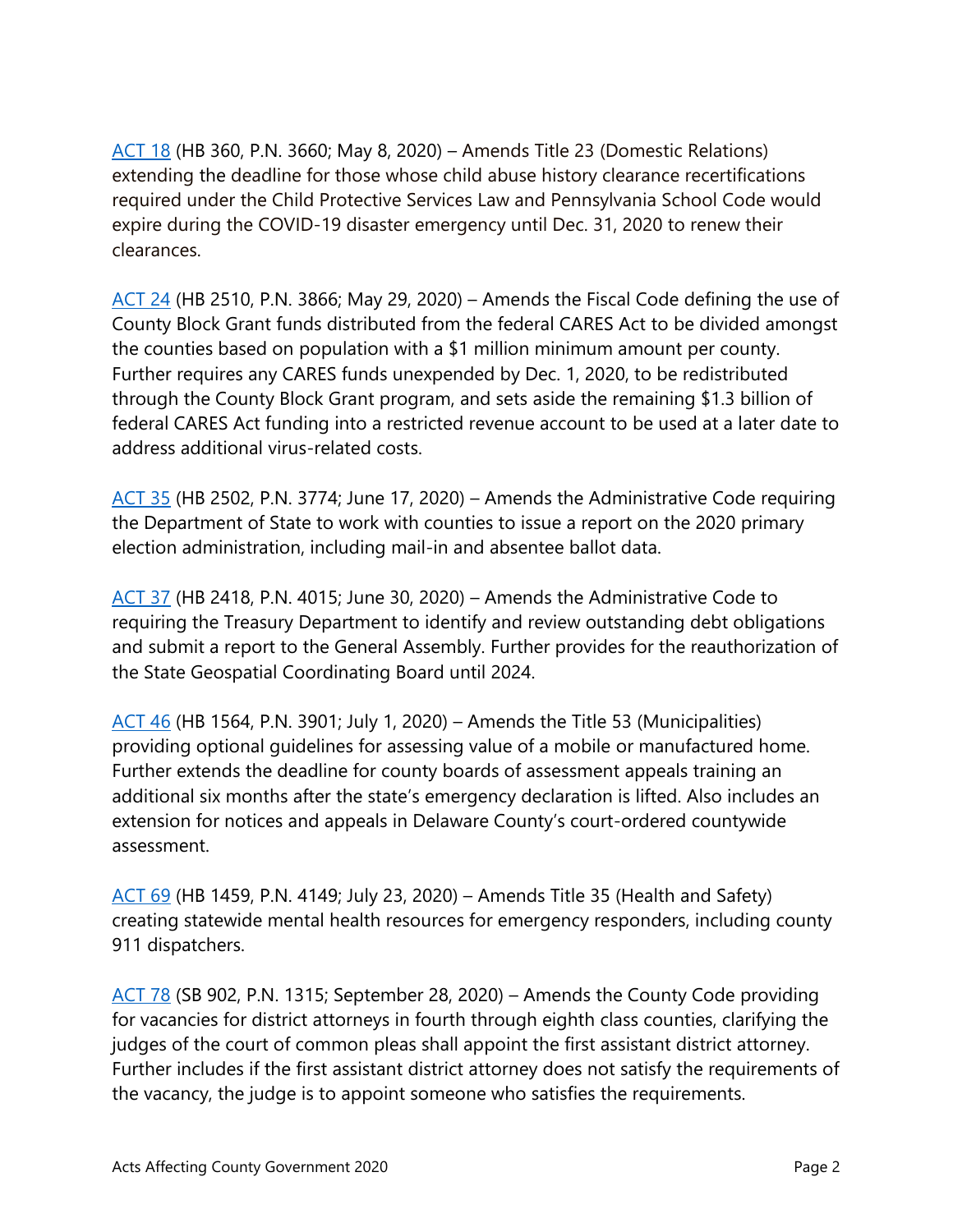[ACT 83](https://www.legis.state.pa.us/cfdocs/billInfo/billInfo.cfm?sYear=2019&sInd=0&body=H&type=B&bn=0440) (HB 440, P.N. 4546; October 29, 2020) – Amends Title 18 (Crimes & Offenses) and Title 42 (Judiciary) expanding on the state's historic Clean Slate law by removing an obligation to pay any outstanding court-ordered financial obligations before eligible cases can be sealed. Any restitution owed for convictions committed is not waived. The bill also requires that when a person receives a pardon, that record is automatically sealed and if they receive a not-guilty verdict the record is expunged.

[ACT 87](https://www.legis.state.pa.us/cfdocs/billInfo/billInfo.cfm?sYear=2019&sInd=0&body=H&type=B&bn=1032) (HB 1032, P.N. 1204; October 29, 2020) – Amends the Real Estate Appraisers Certification Act adding two CPEs to serve on the State Board of Certified Real Estate Appraisers.

[ACT 88](https://www.legis.state.pa.us/cfdocs/billInfo/billInfo.cfm?sYear=2019&sInd=0&body=H&type=B&bn=1033) (HB 1033, P.N. 4539; October 29, 2020) – Amends the County Code clarifying that revaluation company personnel with whom a county contracts to complete a countywide reassessment must be certified as Certified Pennsylvania Evaluators (CPEs) – the same designation that must be must be obtained by county assessors who are responsible for valuing property for real estate tax purposes; it does not affect the certification requirements for real estate appraisers. In addition, the training required in would include a course on the judicial interpretation of the uniformity clause. Further clarifies assessors in counties of the first class shall have three years from the effective date to become certified under this act.

[ACT 89](https://www.legis.state.pa.us/cfdocs/billInfo/billInfo.cfm?sYear=2019&sInd=0&body=H&type=B&bn=1439) (HB 1439, P.N. 3629; October 29, 2020) – Amends Title 40 (Insurance) clarifying that insurers are to comply with the federal Mental Health Parity and Addiction Equity Act of 2008 (MHPAEA). Further provides for the form for each policy offered, issued or renewed by an insurer that is required to be filed but which the MHPAEA does not apply, the insurer shall annually file with the department a statement attesting to the non-applicability of MHPAEA to the policy form.

[ACT 91](https://www.legis.state.pa.us/cfdocs/billInfo/billInfo.cfm?sYear=2019&sInd=0&body=H&type=B&bn=1673) (HB 1673, P.N. 4573; October 29, 2020) – Amends Title 35 (Health and Safety) changing the name of the Volunteer Fire Company, Ambulance Service and Rescue Squad Assistance program to the Fire and Emergency Medical Services Loan Program and changing the name of the Volunteer Companies Loan Fund to the Fire and Emergency Services Loan Fund. Further increases the amounts for eligible loans for Fire and EMS companies and changes the repayment period for certain loan amounts. Also includes a ballot referendum provision to question the expansion of the volunteer loan assistance program to municipal fire departments. Further changes the name of the Fire Safety Advisory Committee to the State Fire Advisory Board and provides for its membership, including one gubernatorial appointee representing CCAP.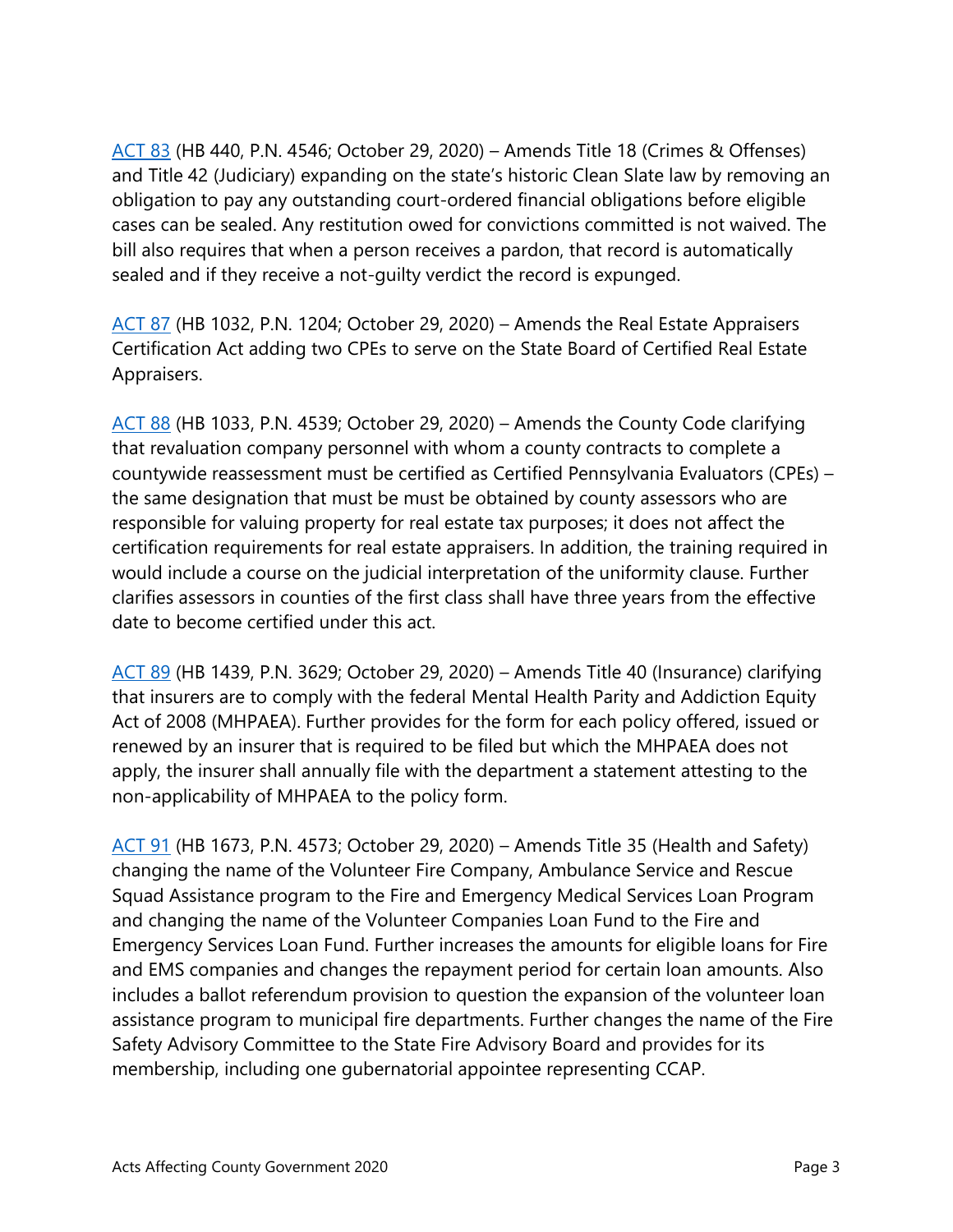[ACT 93](https://www.legis.state.pa.us/cfdocs/billInfo/billInfo.cfm?sYear=2019&sInd=0&body=H&type=B&bn=1838) (HB 1838, P.N. 3590; October 29, 2020) – Amends Titles 35 (Health and Safety) and 75 (Vehicles) providing that 75% of the money from the Emergency Medical Services Operating Fund shall be disbursed so that 30% of the funds are allocated to provide training to underserved rural areas. Further requires the Legislative Budget and Finance Committee to review court records to ensure that money for the Emergency Medical Services Operating Fund is being properly collected and deposited into the fund. Also requires that not less than 10% of funds shall be provided to emergency medical services agencies to assist with medical equipment purchases for ambulances.

[ACT 97](https://www.legis.state.pa.us/cfdocs/billInfo/billInfo.cfm?sYear=2019&sInd=0&body=H&type=B&bn=2370) (HB 2370, P.N. 4061; October 29, 2020) – Amends Title 57 (Notaries Public) authorizing remote notarization through communication technology.

[ACT 98](https://www.legis.state.pa.us/cfdocs/billInfo/billInfo.cfm?sYear=2019&sInd=0&body=H&type=B&bn=2438) (HB 2438, P.N. 4545; October 29, 2020) – Amends Title 68 (Real and Personal Property) clarifying regulations for an electric cooperative to provide broadband services or construct, operate and maintain broadband facilities through an existing easement owned, held or used by the electric cooperative.

[ACT 111](https://www.legis.state.pa.us/cfdocs/billInfo/billInfo.cfm?sYear=2019&sInd=0&body=S&type=B&bn=0976) (SB 976, P.N. 2023; November 3, 2020) – Amends Title 42 (Judiciary and Judicial Procedure) codifying the ability for counties to establish veterans' courts and allow county Veterans' Courts to permit participation by defendants from adjacent counties. Further clarifies that counties may establish a veterans track within another established problem-solving court that would also provide treatment resources and veteran mentors in areas that do not have the population and/or resources to sustain a full veterans' court.

[ACT 112](https://www.legis.state.pa.us/cfdocs/billInfo/billInfo.cfm?sYear=2019&sInd=0&body=S&type=B&bn=1110) (SB 1110, P.N. 2107; November 3, 2020) – Amends Title 42 (Judiciary and Judicial Procedure) clarifying state law so that counties would be able to obtain additional health data critical to making the best decisions on county-level first response and essential operations. Further provides upon a disaster emergency related to a communicable disease infection through aerosolized transmission and continuing 60 days after the expiration or termination, the Department of Health or local boards or departments of health shall release, within 24 hours of receiving information of a confirmed case, the address of the confirmed case to a public safety answering point. Additionally, the public safety answering point shall provide the address to law enforcement officers, fire department personnel, emergency medical services personnel, coroners and medical examiners if performing an essential job function.

[ACT 114](https://www.legis.state.pa.us/cfdocs/billInfo/billInfo.cfm?sYear=2019&sInd=0&body=H&type=B&bn=2536) (HB 2536, P.N. 4626; November 23, 2020) – Omnibus amendments to the Fiscal Code providing for implementation of the FY 2020-2021 state budget. Among other provisions, provides for transfers from the state's Rainy Day fund and approximately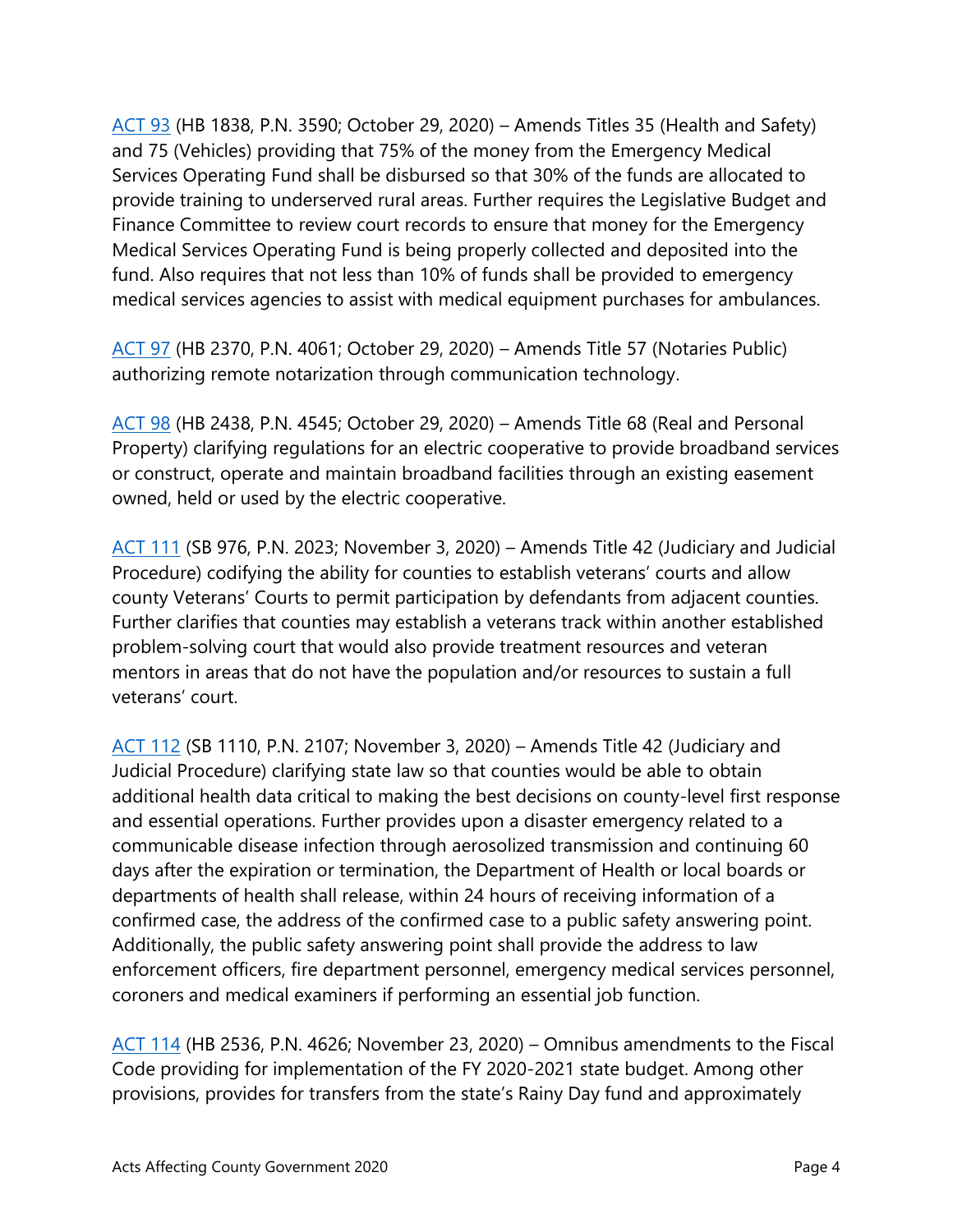\$531 million from about two dozen special funds, including the Worker's Compensation Security Fund, the Recycling Fund, the Judicial Computer System Augmentation Account, three PENNVEST Funds, the Underground Storage Tank Fund and the Medical Marijuana Program Fund, plus a number of smaller-amount transfers, including \$5 million from the State Agricultural Conservation Easement Fund. Further, clarifies provisions surrounding the remaining federal CARES Act dollars, specifying any funds that are not able to be spent by Dec. 30 be transferred back to the state by Dec. 15 to assist the Department of Corrections in meeting payroll expenses for public safety, health care or other employees substantially engaged in COVID-19 mitigation and response.

[ACT 130](https://www.legis.state.pa.us/cfdocs/billInfo/billInfo.cfm?sYear=2019&sInd=0&body=H&type=B&bn=2293) (HB 2293, P.N. 3847; November 25, 2020) – Amends Title 66 (Utilities) requiring a pipeline operator to provide emergency response plans upon request to the state Public Utility Commission, Pennsylvania Emergency Management Agenda and affected county emergency management directors.

[ACT 132](https://www.legis.state.pa.us/cfdocs/billInfo/billInfo.cfm?sYear=2019&sInd=0&body=S&type=B&bn=0835) (SB 835, P.N. 2112; November 25, 2020) – Creates the Unserved High-Speed Broadband Funding Act providing for funding of high-speed broadband service infrastructure deployment in unserved areas of Pennsylvania through the creation of a grant program for non-governmental entities to extend broadband deployment.

[ACT 134](https://www.legis.state.pa.us/cfdocs/billInfo/billInfo.cfm?sYear=2019&sInd=0&body=S&type=B&bn=1193) (SB 1193, P.N. 2025; November 25, 2020) – Amends Title 44 (Law & Justice) increasing surcharge fee collected by the sheriff of every county for each service required for any complaint, summons, writ, or other legal paper required to be served or posted by the sheriff to fund reimbursements to counties for required sheriff and deputy sheriff training.

## **Appropriations Bills**

[ACT 1A](https://www.legis.state.pa.us/cfdocs/billInfo/billInfo.cfm?sYear=2019&sInd=0&body=H&type=B&bn=2387) (HB 2387, P.N. 3837; May 29, 2020) – The Commonwealth General Fund Appropriation Act for FY 2020-2021, provides for a temporary \$26 billion budget to fund the commonwealth on a five-month basis until the fiscal impacts of the COVID-19 pandemic become clearer.

[ACT 2A](https://www.legis.state.pa.us/cfdocs/billInfo/billInfo.cfm?sYear=2019&sInd=0&body=S&type=B&bn=1108) (SB 1108, P.N. 1730; May 29, 2020) – Supplement to the Commonwealth General Appropriations Act that allocates \$2.6 billion of Pennsylvania's \$3.9 billion in CARES Act dollars, including \$625 million to the 60 counties that did not previously receive direct federal CARES funds via the County Block Grant program housed in Department of Community and Economic Development (DCED).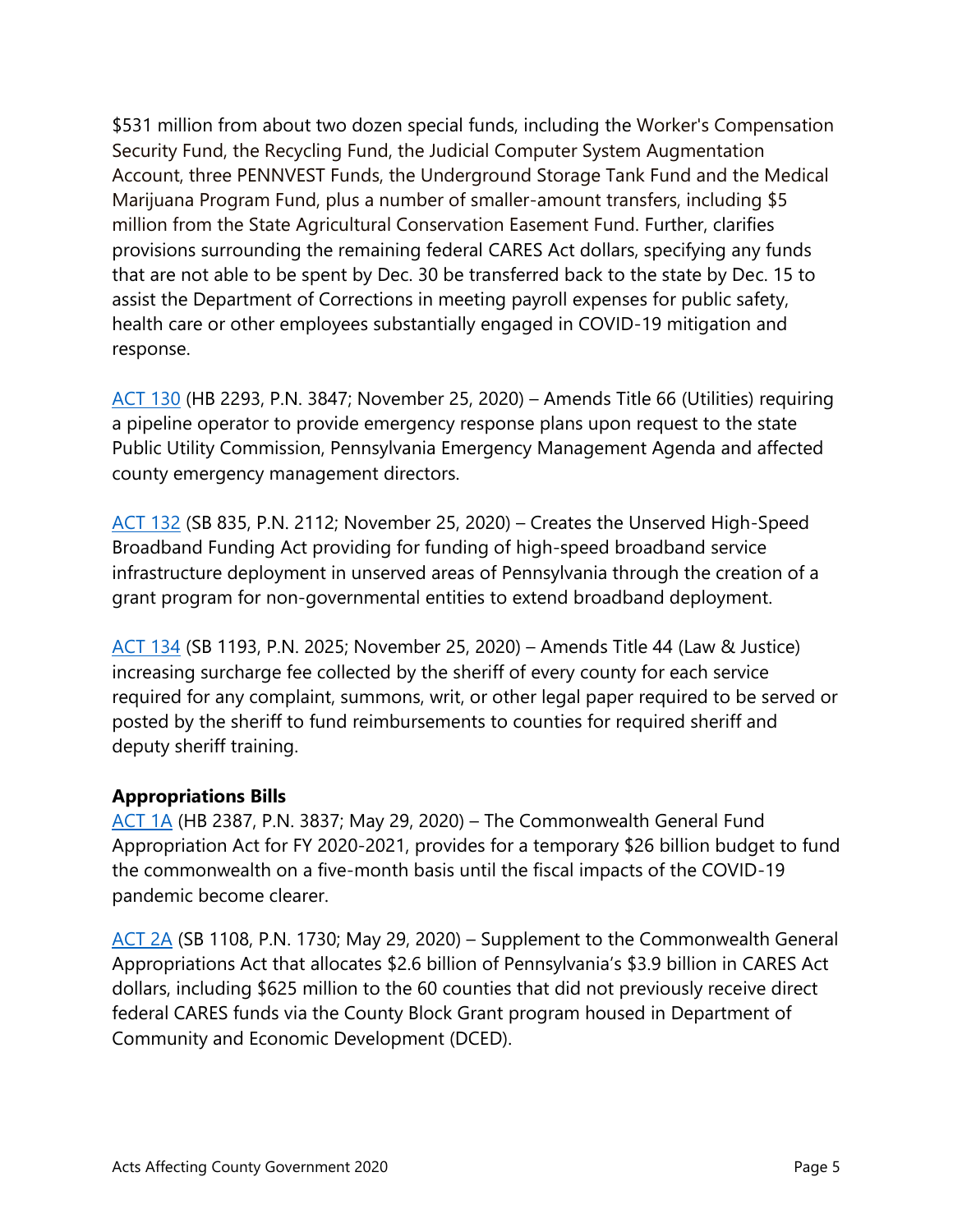[ACT 17A](https://www.legis.state.pa.us/cfdocs/billInfo/billInfo.cfm?sYear=2019&sInd=0&body=S&type=B&bn=1350) (SB 1350, P.N. 2129; November 23, 2020) – The Commonwealth General Fund Appropriation Act for FY 2020-2021, provides the remainder of the funding for FY 2020- 2021 at approximately \$11 billion, which amounts to approximately \$36.5 billion in total for the year. Does not include any tax increases or across the board cuts.

#### **Resolutions**

[HR 1100](https://www.legis.state.pa.us/cfdocs/billInfo/billInfo.cfm?sYear=2019&sInd=0&body=H&type=R&bn=1100) (P.N. 4611; November 19, 2020) - Resolution directing the Legislative Budget and Finance Committee (LBFC) to coordinate a risk-limiting audit of ballots canvassed in the 2020 general election. While the resolution was passed by the House on Nov. 19, the LBFC voted 2-1 against completing the audit during their meeting on Nov. 23.

#### **Joint Resolutions**

 $SB 413$  (P.N. 1653; #JR-2; April 29, 2020) – Amends the PA Constitution to remove</u> language requiring a separate ballot or column for judicial retention elections as well as restrictions in the constitution to allow any qualified voter to vote by absentee ballot without excuse.

### **Vetoed Bills**

[SB 327](https://www.legis.state.pa.us/cfdocs/billInfo/billInfo.cfm?sYear=2019&sInd=0&body=S&type=B&bn=0327) (P.N. 1700, Veto 7; May 19, 2020) – Amended the Administrative Code providing for COVID-19 emergency statutory and regulatory suspensions and waivers reporting requirements and establishes the COVID-19 Cost and Recovery Task Force. Further provided authority for counties to develop a countywide business mitigation plan.

[SB 1027](https://www.legis.state.pa.us/cfdocs/billInfo/billInfo.cfm?sYear=2019&sInd=0&body=S&type=B&bn=1027) (P.N. 1729, Veto 8; May 29, 2020) – Amended the Administrative Code reauthorizing the State Geospatial Coordinating Board for another four years. Further included provisions related to a 2020 primary election report, extension of judicial fees and other COVID-19 emergency statutory and regulatory suspensions and waivers reporting requirements.

[SB 1164](https://www.legis.state.pa.us/cfdocs/billInfo/billInfo.cfm?sYear=2019&sInd=0&body=S&type=B&bn=1164) (P.N. 2006, Veto 14; November 3, 2020) – Amends the County Code adding language requiring coroners to receive data regarding a death known or suspected due to contagious disease, including any disease constituting a disaster emergency.

[HB 21](https://www.legis.state.pa.us/cfdocs/billInfo/billInfo.cfm?sYear=2019&sInd=0&body=H&type=B&bn=0021) (P.N. 4619, Veto 18; November 30, 2020) – Amends the Real Estate Appraisers Certification Act providing for the licensure of home inspectors. Further changes the composition of the State Board of Certified Real Estate Appraisers to add two qualified home inspectors and affirms the addition of two Certified Pennsylvania Evaluators pursuant to Act 87.